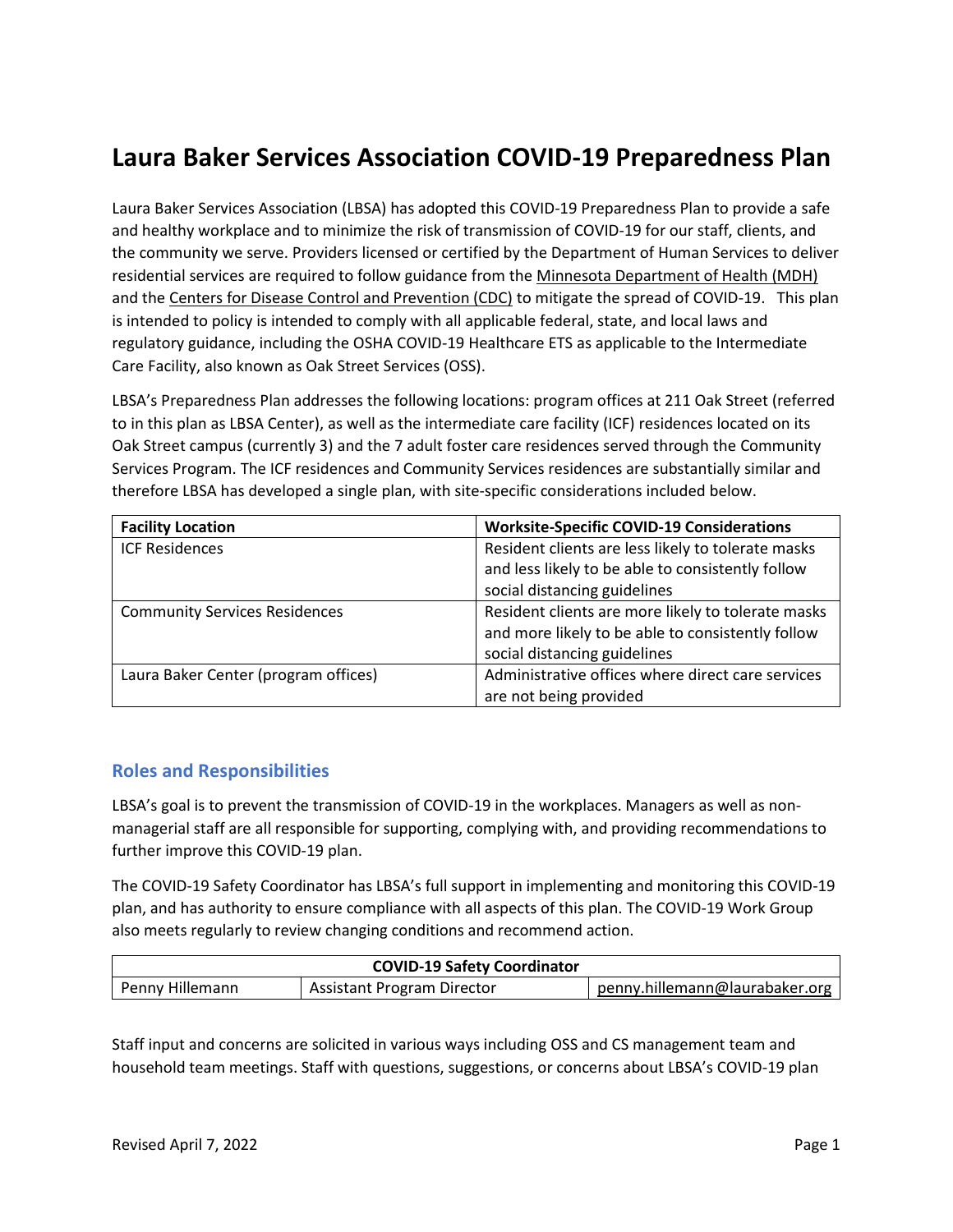are welcome to contact the Safety Coordinator or to also email the COVID-19 Work Group at [covidinfo@laurabaker.org.](mailto:covidinfo@laurabaker.org)

# **Vaccination Policy**

LBSA has developed the following policies and procedures to determine employees' vaccination status and ensure the safest environment for our clients and employees:

**Mandatory COVID-10 Vaccination Policy**, adopted November 2021, as amended – found in the LBSA Policy Manual. This policy requires all LBSA employees to demonstrate by January 4, 2022, that they are fully vaccinated or obtain a religious or medical exemption as an accommodation. Employees hired after that date are required to take immediate action to come into compliance with the policy.

The policy provides for medical or religious exemptions upon adequate documentation. Staff so exempted, and new hires not yet fully vaccinated, will be tested weekly.

Staff are strongly encouraged to receive booster doses for which they become eligible.

#### **Reporting to and Working with MDH**

LBSA will follow MDH requirements for reporting COVID-19 cases in our facilities.

LBSA will work with MDH and comply with their directives when given, including conducting necessary assessments of exposure risk, hygiene, and source controls.

# **Infection Prevention and Control**

LBSA follows general Infection Prevention and Control protocols, as outlined in its Health Manuals for both Community Services and Oak Street Services.

LBSA will follow the CDC's guidance for healthcare workers during the COVID-19 pandemic:

• Interim Infection Prevention and Control Recommendations for Healthcare Personnel During the Coronavirus Disease 2019 (COVID-19) Pandemic [https://www.cdc.gov/coronavirus/2019-ncov/hcp/infection-control](https://www.cdc.gov/coronavirus/2019-ncov/hcp/infection-control-recommendations.html)[recommendations.html](https://www.cdc.gov/coronavirus/2019-ncov/hcp/infection-control-recommendations.html) (9/10/2021 or as updated)

LBSA will implement policies and procedures for cleaning, disinfection, and hand hygiene, along with the other provisions required by OSHA's COVID-19 ETS (OSS), as part of a multi-layered infection control approach.

Signs are posted about hand hygiene and cough etiquette in all residences and in Laura Baker Center). Staff and clients have been encouraged to undertake consistent handwashing routines, after having been in a public place, prior to and after eating, after using the toilet, or after blowing your nose,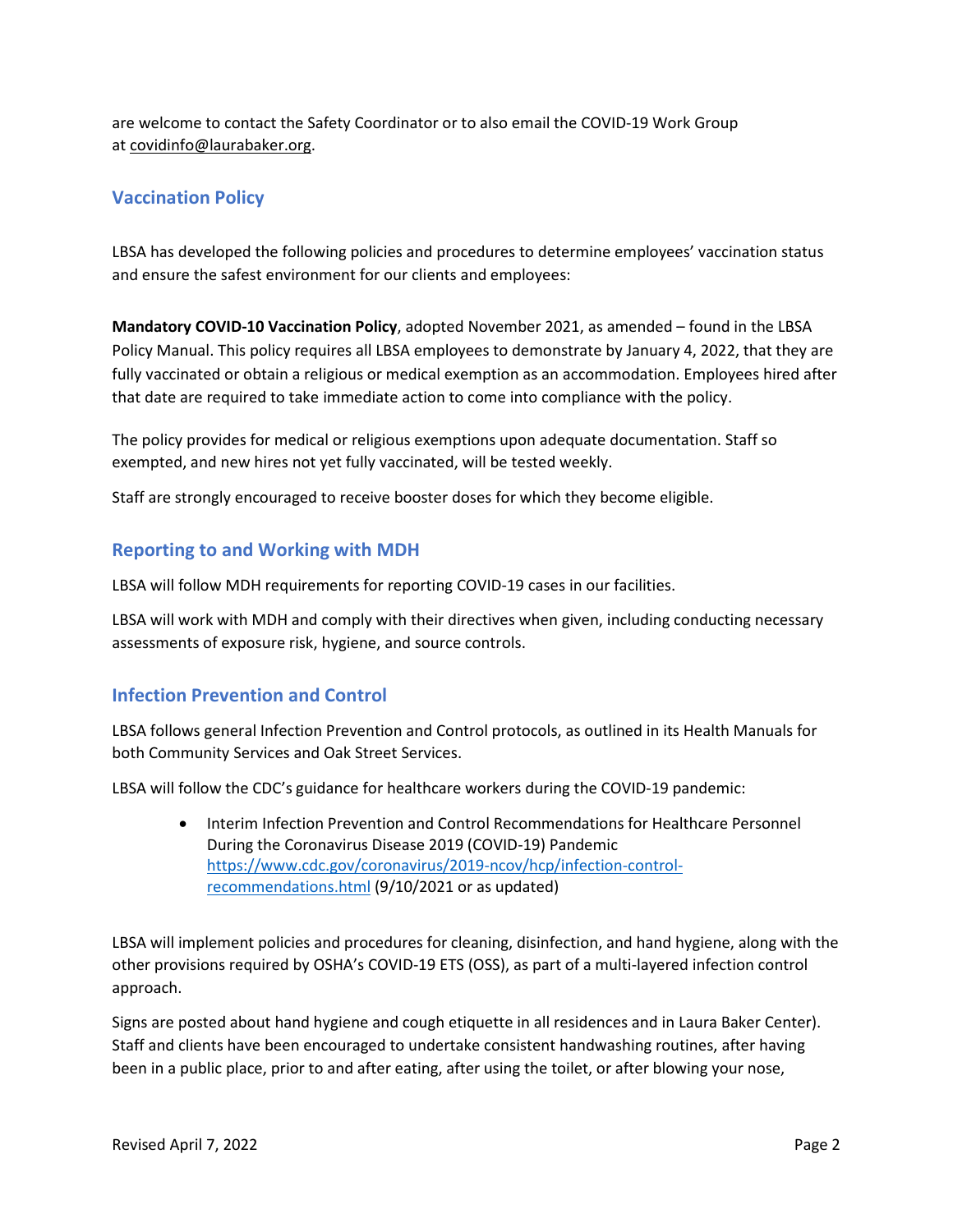coughing, or sneezing. Staff and clients have been directed to avoid touching eyes, nose, and mouth with unwashed hands.

Tissues for proper cough/sneeze etiquette and trash receptacles are available throughout LBSA Center and the residences.

LBSA Center can limit the hours of the LBSA Center if necessary to reduce exposure. ABHR is present at a hand hygiene station in the entrance lobby. We expect that all visitors to LBSA Center will wear a mask for the duration of their visits. Our receptionist has masks available should a visitor not have their own.

Paper towels and trash receptacles have been placed in locations so a paper towel can be readily disposed of if/when operating the door.

# **Masks / Source Control and Personal Protective Equipment**

LBSA requires all staff providing direct support to don a surgical mask at the beginning of each shift and wear this mask, covering nose and mouth, for the duration of the shift, and specifically when in the presence of clients or co-workers, including occupying a vehicle with another person for work purposes.

The following are exceptions to LBSA's requirements for face masks:

- 1. When an employee is alone in a room or their workspace.
- 2. When fully vaccinated employees share a well-defined workspace where there is no reasonable expectation that a person with suspected or confirmed COVID-19 will be present.
- 3. While an employee is eating and drinking at the workplace, if each employee is at least 6 feet away from any other person, or separated from other people by a physical barrier.
- 4. When employees are wearing respirators.
- 5. When it is important to see a person's mouth (e.g., communicating with an individual who is deaf or hard of hearing) and the conditions do not permit a facemask that is constructed of clear plastic (or includes a clear plastic window). When this is the case, LBSA will ensure that each employee wears an alternative, such as a face shield, if the conditions permit.
- 6. Exceptions will be provided for a narrow subset of persons with a disability who cannot wear a facemask or cannot safely wear a facemask, because of the disability, as defined by the Americans with Disability Act (42 USC 12101 et seq.). When an exception applies, LBSA will ensure that any such employee wears a face shield, if their condition or disability permits it.
- 7. LBSA will provide accommodations for religious beliefs consistent with Title VII of the Civil Rights Act.

#### **When Working With Clients**

Eye protection must be worn when working with clients (OSS) as long as the community COVID-19 transmission level is substantial or high, which is the case at the time of this update. Current transmission levels by county can be viewed a[t https://covid.cdc.gov/covid-data-tracker/#county-view.](https://covid.cdc.gov/covid-data-tracker/#county-view)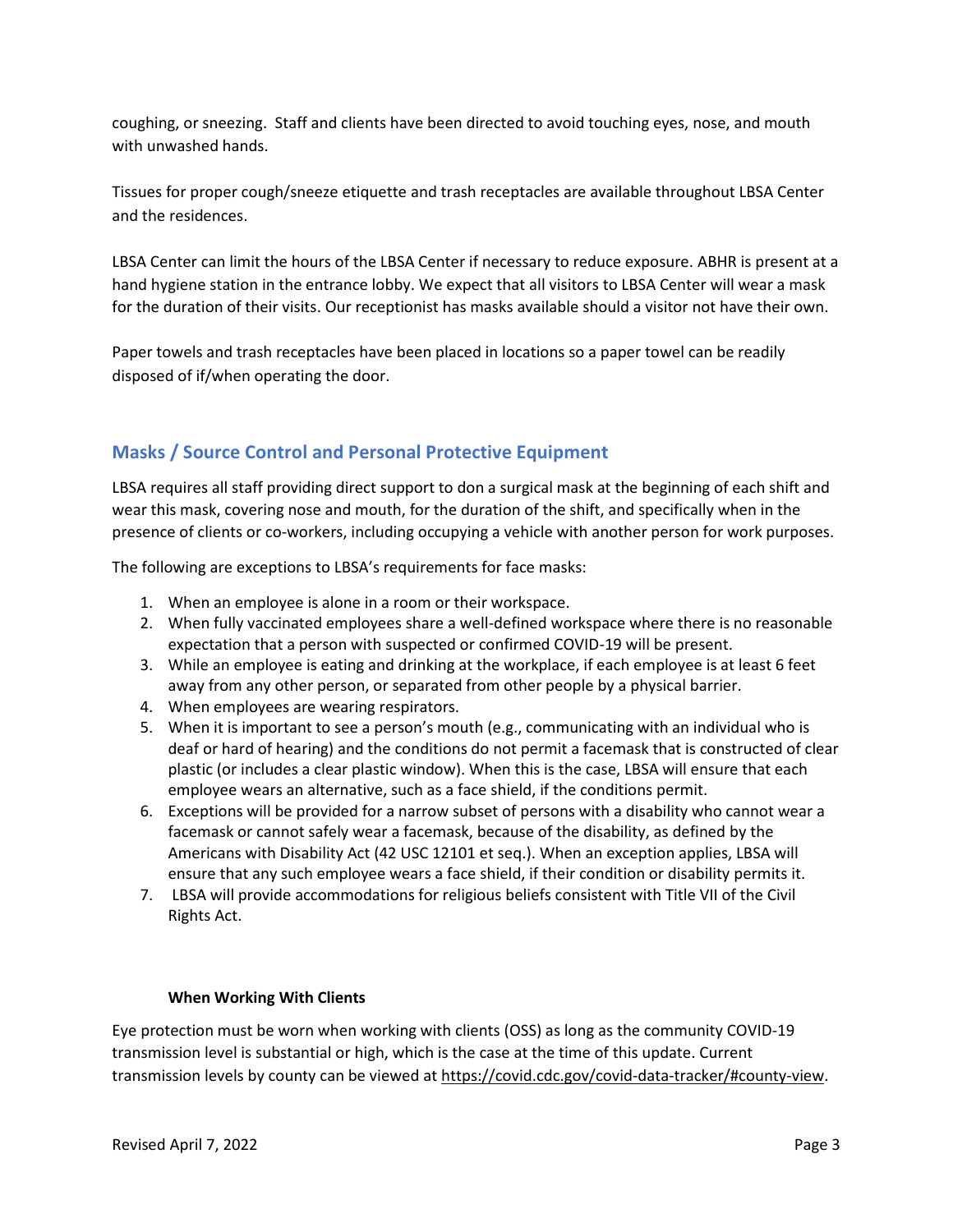When working with a client with a confirmed or suspected case of COVID-19, staff are required to wear full personal protective equipment (PPE).

• COVID-19 Personal Protective Equipment and Source Control Grids <https://www.health.state.mn.us/diseases/coronavirus/hcp/ppegrid.pdf>

PPE has been provided for each direct support staff to wear 1 mask/shift for the duration of the shift, and each staff has been provided eye protection that can be re-used. Instruction in the care, cleaning and storage of the mask and eye protection has been provided to each staff. Staff are trained on the proper doffing and disposal of source control and PPE.

Additional PPE in the event of positive cases, such as respirators, gowns, and gloves, is also located on each household and in the Health office within LBSA Center.

#### **Staff Not Working With Clients**

Staff working in non-direct support roles (i.e. administrative team, administrative support, dietary, health team when not providing direct care) must wear at least a well-fitting cloth mask when working in LBSA Center and Millis Hall kitchen unless alone in a room or in well-defined areas where all staff present are fully vaccinated and there is no reasonable expectation that a person with suspected or confirmed COVID-19 will be present.

LBSA has identified the following well-defined areas of the workplace where fully vaccinated employees are exempt from the personal protective equipment (PPE), physical distancing, and physical barrier requirements of the OSHA ETS because there is no reasonable expectation that any person with suspected or confirmed COVID-19 will be present:

• Offices in OSS residences shared by the Household Director and QDDP.

# **Cleaning and Disinfecting**

LBSA follows MDH and CDC guidance for frequent cleaning and disinfecting of our program space, especially shared spaces. Specifically, we have implemented the following in our residential households:

- Established a sanitation schedule and checklist, identifying surfaces/equipment to be sanitized, the agent to be used, and the frequency at which sanitation occurs.
- Ensure high-touch surfaces such as doorknobs, light switches, stair rails, counters, tables and chairs, phones, keyboards, program equipment, games, remotes and other shared items are regularly cleaned and disinfected.
- Minimize the use of shared supplies (e.g. arts and crafts, office supplies) that cannot be sanitized and consider using designated bins for clean and used items.
- Use EPA-registered disinfectants recommended by the CDC: [https://www.epa.gov/coronavirus.](https://www.epa.gov/coronavirus) Laura Baker uses a one-step germicidal disinfectant cleaner. This has been provided to all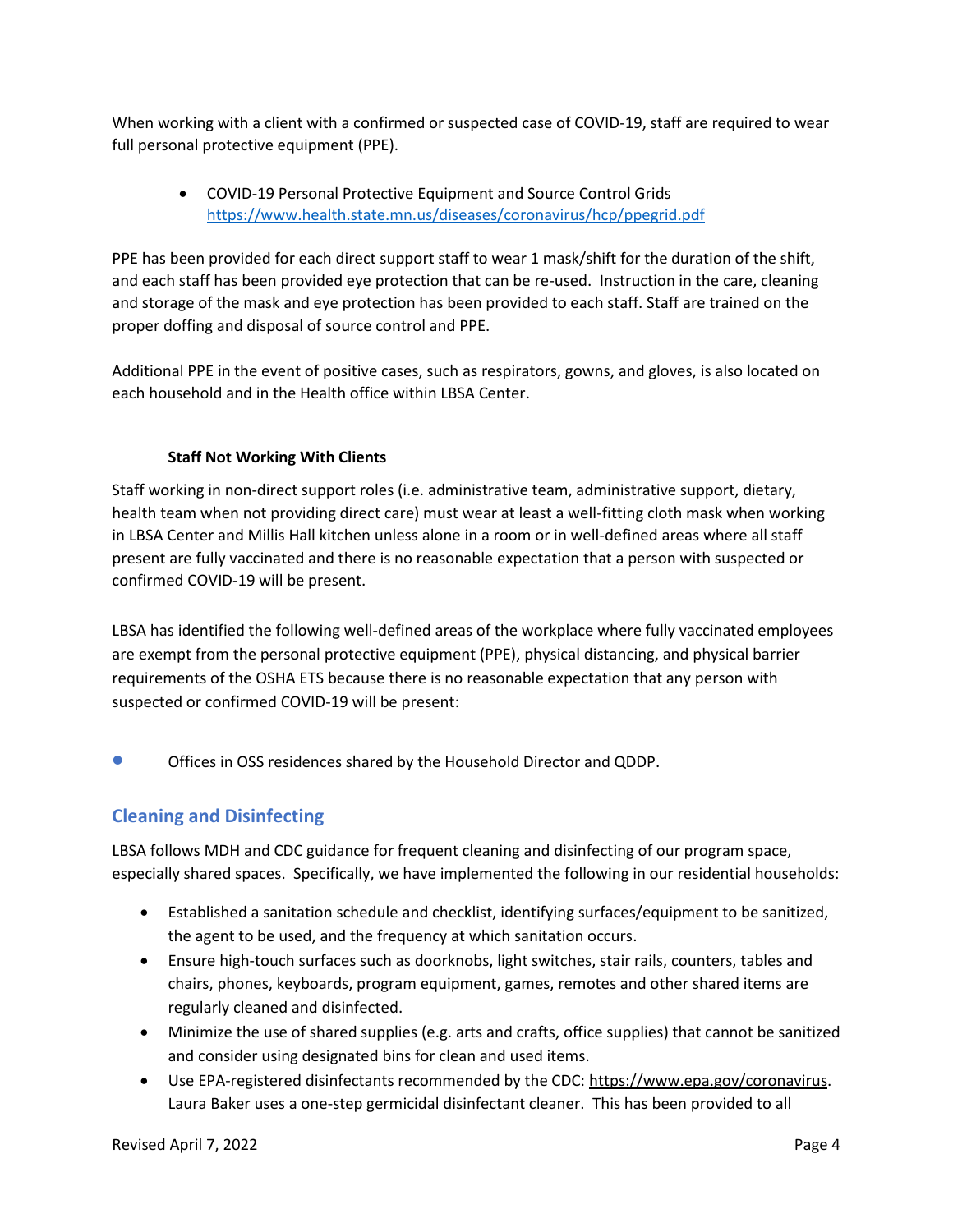residences on the Oak Street campus, along with helpful tips for cleaning. For the most part, CS residences purchase their own supplies for cleaning and disinfecting.

- Oak Street residences are cleaned by housekeeping staff at least once daily. All common areas are wiped with disinfectant, and client rooms (if accessible) are also wiped down. If not accessible, staff or client with staff assistance take responsibility for cleaning in client rooms.
- All client clothing, bed linens and towels are washed individually so that a client's possessions are not co-mingled with that of another. When washing towels, bedding, and other items, staff and clients are directed to use the warmest appropriate water setting and dry items completely.
- In Community Services residences where more than one client uses the restroom, sinks could be an infection source, so clients are asked to avoid placing toothbrushes directly on counter surfaces. Totes or other appropriate containers are used for personal items so they do not touch the bathroom countertop. Oak Street clients have their own bathroom, so crosscontamination is not expected to be an issue.

With regard to LBSA Center and the commercial kitchen on the Oak Street campus, common and high touch areas are cleaned daily, and 8 disinfectant stations have been set up throughout LBSA Center. The disinfectant stations have one step germicidal disinfectant cleaner, paper towels and helpful tips for cleaning.

# **Transportation**

LBSA direct support staff working with any client are required to wear a surgical facemask for the duration of their shift; this requirement extends to any vehicle, whether private or LBSA-owned, when transporting a client.

LBSA limits the number of people in the vehicle (2 people/car and 3 people/van, including clients and staff) and asks that clients spread out to maintain social distancing as much as possible. To the extent feasible, there should be only one client/row.

When using air conditioning in the vehicle, staff are asked not to use recirculating air.

If clients are being transported to a day services program or work, staff should remind clients to wear a facemask or face covering, wash their hands, and follow social distancing guidelines while they are away.

If clients are being transported by day services staff or using public transportation, LBSA staff should confirm that drivers are wearing a mask. If this is not the case, staff should contact a supervisor so that this can be properly addressed with the agency providing transportation.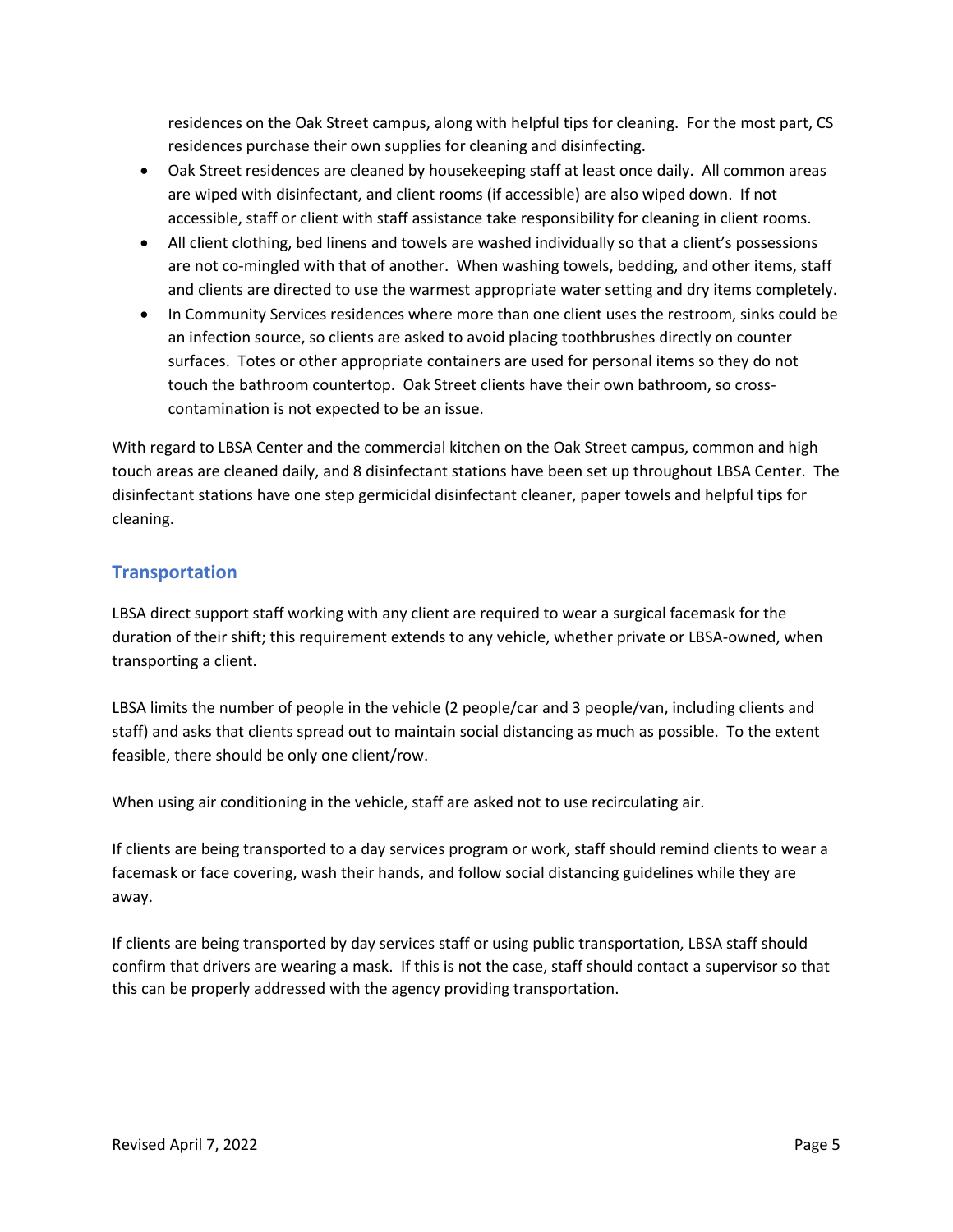# **Policies for Staff and Clients With Exposure to or Symptoms of COVID-19**

Screening, testing, quarantine after an exposure, and isolation after a positive test will be conducted in accordance with CDC and MDH guidelines applicable to long-term care and congregate living settings, as applicable to OSS and CS residences respectively, including:

- Interim Infection Prevention and Control Recommendations to Prevent SARS-CoV-2 Spread in Nursing Homes <https://www.cdc.gov/coronavirus/2019-ncov/hcp/long-term-care.html>
- Recommended Protective Actions in Residential and Non-residential Settings Licensed by DHS <https://www.health.state.mn.us/diseases/coronavirus/enhancedrecs.pdf>

If a client's day program or employer requires a higher standard for quarantine following exposure or isolation following a positive test, LBSA will follow their requirements for that client.

LBSA monitors staff and clients for signs of illness. The list of potential symptoms is posted in each residence and is drawn from the CDC as updated:

• <https://www.cdc.gov/coronavirus/2019-ncov/symptoms-testing/symptoms.html>

The list of symptoms currently includes:

- Fever or Chills
- Cough
- Shortness of breath or difficulty breathing
- Sore throat
- Fatigue
- Muscle or body aches
- Headache
- New loss of smell or taste
- Congestion or runny nose
- Nausea or vomiting
- Diarrhea

#### **Staff**

In LBSA residences, staff must complete a daily assessment of symptoms at the commencement of their shift, including taking their temperature. This information is maintained in a log that is kept on the residence.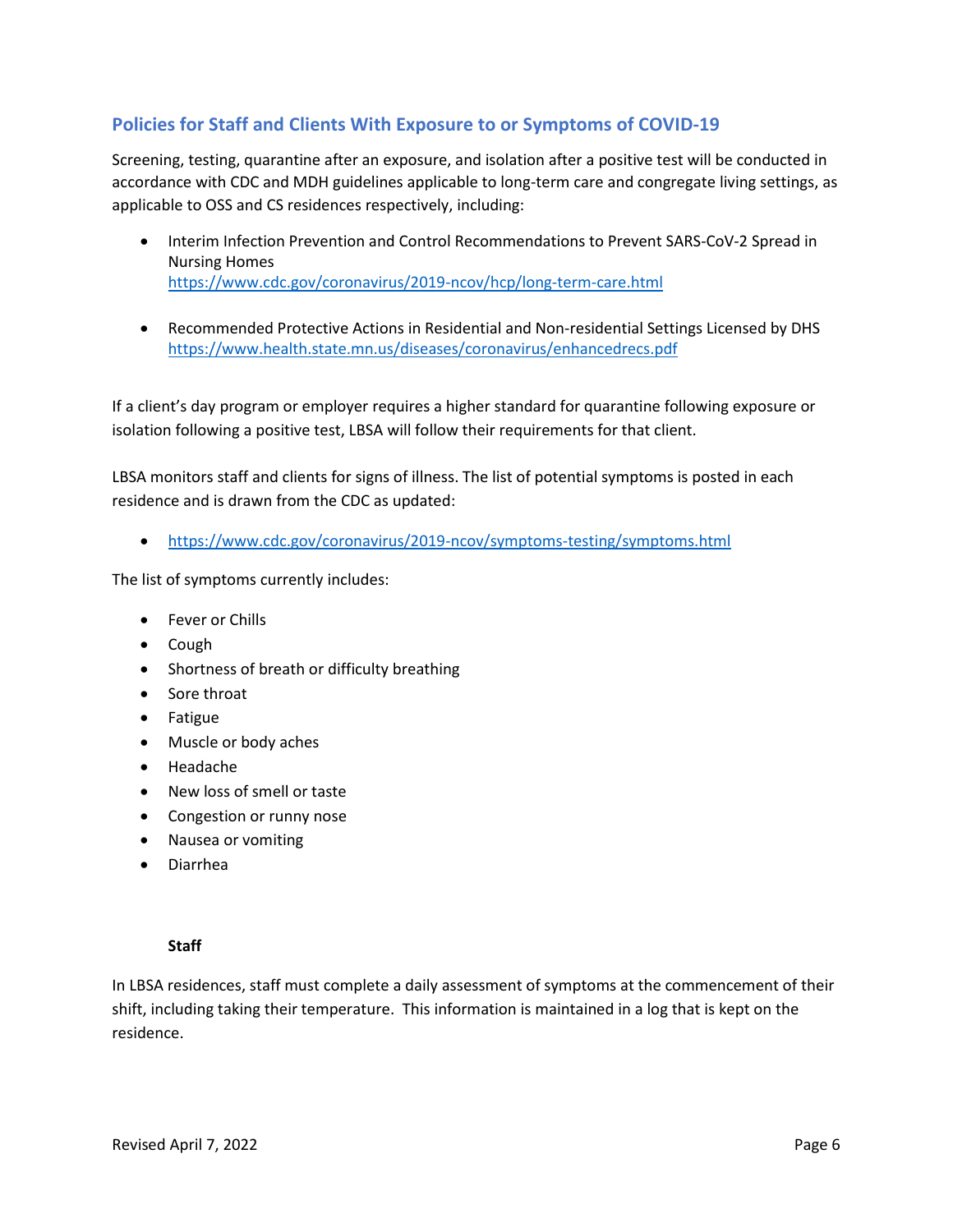At LBSA Center, staff working in the center self-monitor daily. Self-screening will be performed by new hires entering the building and by any person expecting to be in the building for more than 10 minutes, including vendors, licensors, and other individuals attending meetings.

If staff exhibit one or more symptoms, they must immediately contact a supervisor and will be asked to leave work if ill. Staff will be asked to be tested for COVID-19 if warranted. Rapid antigen testing kits are available in the houses or from the Health office. Depending on the outcome of testing, staff may be required to be out of work per the guidelines established by CDC and MDH for either quarantine or isolation:

• Interim Infection Prevention and Control Recommendations for Healthcare Personnel During the Coronavirus Disease 2019 (COVID-19) Pandemic <https://www.cdc.gov/coronavirus/2019-ncov/hcp/infection-control-recommendations.html>

Staff providing direct care to a client who has tested positive should complete an assessment at the end of each shift to identify any breaches of PPE or other circumstances increasing the risk level of their contact with the client.

#### **Clients**

Staff must assess clients for COVID-19 symptoms at least once per day and track these in a daily log.

If a client tests positive for COVID-19, shows symptoms, or has had exposure to someone who has tested positive, staff should move them away from other people, preferably to their own room. Contact with the client should be minimized as much as feasible.

- Place a mask over the person's mouth and nose if they tolerate it.
- Clients should quarantine or isolate in their own rooms to the extent they can tolerate and comply with this requirement.
- Staff should already be wearing a surgical mask (OSS and CS), gloves, and eye protection (OSS), but if having prolonged close contact with a client who has a confirmed or suspected COVID infection should wear full PPE. Initial supplies are available on each house.
- Contact the supervisor and nurse for further evaluation and directions. This may include contacting the client's healthcare provider for additional guidance regarding treatment.
- If someone presents with severe acute respiratory illness, they will require hospitalization. 911 may need to be called for symptoms like shortness of breath, difficulty breathing, and/or a bluish hue to the lips, in addition to the ones mentioned earlier. Notify the dispatch personnel if the individual has already tested positive for COVID-19, or let them know the person is being evaluated for COVID-19. If possible, put a facemask on the client before emergency medical services arrive.

# **Social Distancing**

Physical distancing will be implemented, along with the other provisions required by OSHA's COVID-19 ETS, as part of a multi-layered infection control approach.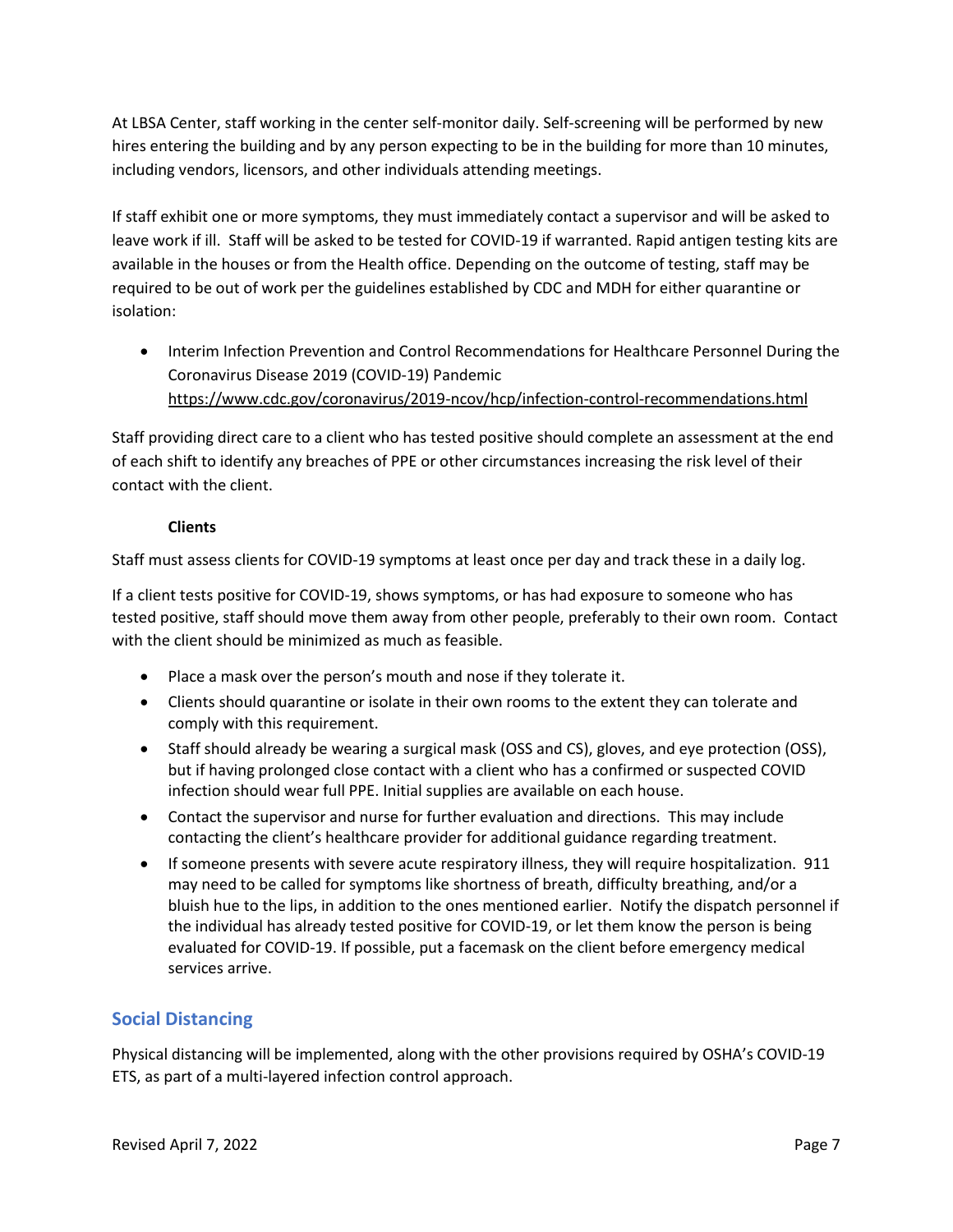LBSA is not a facility where staff provide care to non-residents or routinely conduct business on-site with members of the public. Therefore the main interactions are between staff members, contracted staff, vendors, visitors, and resident clients.

A small number of clients who are not OSS or CS residents attend music therapy sessions in Elwell House. These clients do not typically come into contact with residents of the houses or staff other than the Music Therapist and the LBSA Center Receptionist.

LBSA will ensure that each employee is separated from all other people in the workplace by at least 6 feet when indoors, unless such physical distance is not feasible for a specific activity. Where maintaining 6 feet of physical distance is not feasible, LBSA will ensure employees are as far apart from other people as possible.

At LBSA Center, the following protocols have been implemented to promote social distancing:

- Some staff are working remotely from home part-time or full-time in accordance with the Remote Work Policy.
- Common areas such as conference rooms, assembly rooms, lobby, and copier rooms have been assessed for maximum capacity and signs have been posted to limit numbers of people in these rooms at a given time.
- Tables and chairs have been rearranged to maximize space between people.
- Meetings are being held remotely when possible. When not possible, numbers will be limited to no more than 10 individuals in a meeting room accommodating the planned number of individuals. Individuals will wear masks during the meeting. They will disinfect the room and shared equipment upon completion of use.
- A clear barrier has been erected between the receptionist and lobby entrance where visitors wait.
- Signs are posted asking visitors to LBSA to maintain social distancing of at least 6 feet.
- Masks are to be utilized when staff are not alone in the personal workplace, including in hallways, copy and mail rooms, conference rooms, library, kitchen, and bathrooms.
- Deliveries are left in the front foyer.

#### **Food Preparation and Meals**

Food preparation and meals have been adjusted in the households to promote social distancing. In the Oak Street residences, food is prepared in the Millis Hall kitchen and delivered by a staff of the dietary department to staff in the household. Household staff plate client meals individually so that multiple people are not using the same serving utensils.

Meals times are staggered such that there are no more than 2 clients at the table per setting. Clients wishing to eat meals in another area of the home, such as the living room or their room, may do so.

Staff assisting clients with eating, thus necessitating prolonged close contact, will wear necessary source control/PPE during mealtime, including a surgical mask and face shield.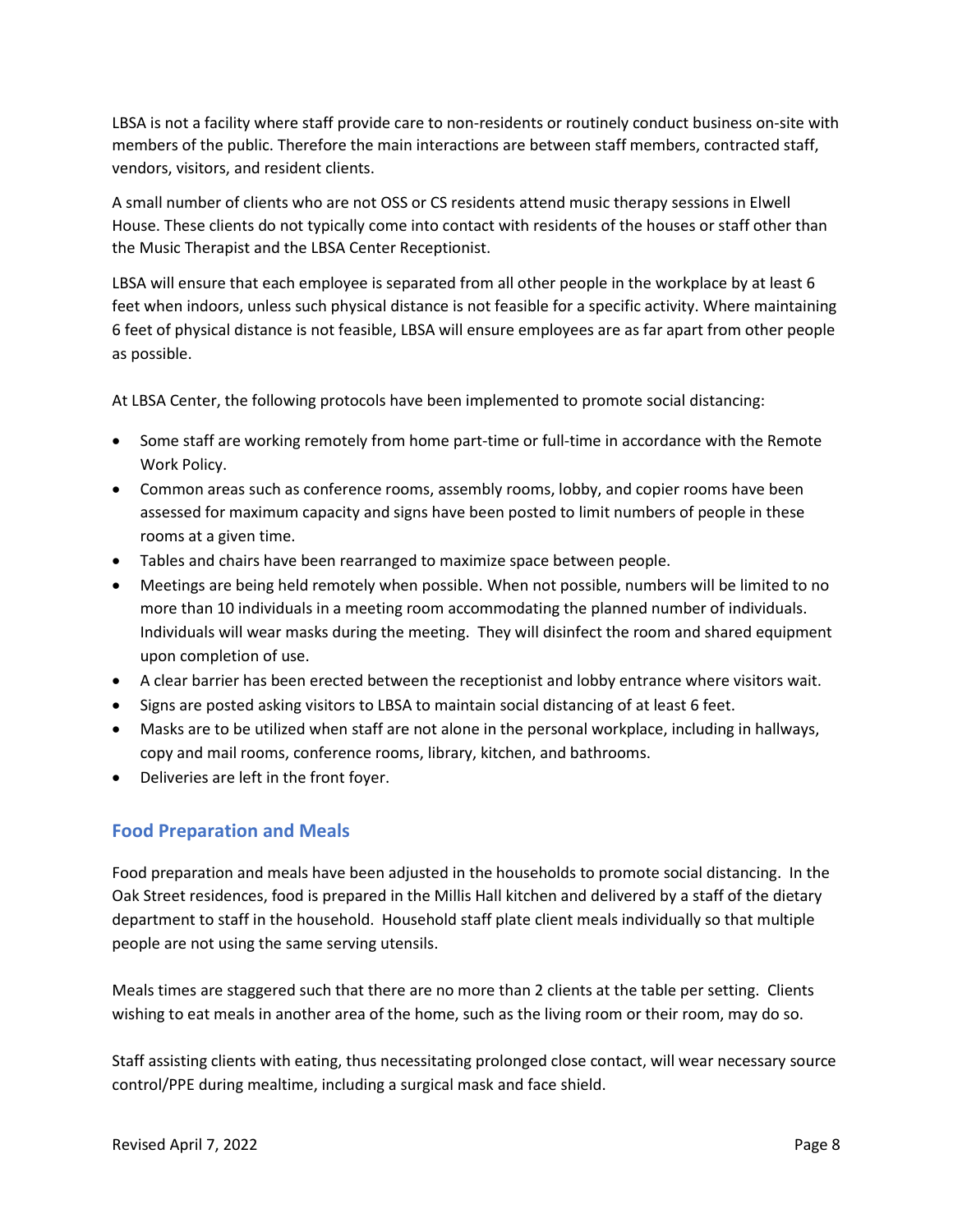Food, including condiments, and beverage may not be shared between clients.

In the CS residences, staff prepare meals and plate client meals individually. Clients may share a table at mealtimes but as much space as possible should be maintained between them.

Staff will eat at separate times from the clients.

#### **Ventilation**

LBSA staff have evaluated its air conditioning and circulation systems and have worked to maximize the amount of fresh air being brought in, while limiting air recirculation. Furnace and AC systems in LBSA Center and in some of the houses are supplemented with air exchange. Using contracted maintenance services, LBSA ensures ventilation systems are properly used and maintained.

#### **Visitors**

LBSA will follow current CDC and MDH guidance on visitation in the residences. Visitation is currently allowed for all residents without restrictions in accordance with MDH and CMS guidance.

• https://www.cms.gov/files/document/qso-20-39-nh-revised.pdf

All visitors are screened prior to entrance and are encouraged to wear a mask and to conduct hand hygiene when entering a residence. Alcohol based hand rub (ABHR) is situated close to the entry of each house for purposes of staff, clients and visitors conducting hand hygiene when entering the households.

#### **Notification and Risk Assessment**

LBSA will report positive cases and any other test results required by MDH and will follow their directives. This includes conducting necessary contact tracing and exposure assessments for co-workers and clients with whom the staff or client has come into contact.

Individuals who have been exposed through close contact or working in the same well-defined portion of a workplace during the infectious period of a COVID-19 positive person will be informed of their exposure.

If a client is exposed or tests positive for COVID-19, proper notification will also be provided by Program Directors, Household Directors, or their designees to affected staff, clients, client representatives, day services or employers, and case managers. Supervisors should ensure that emergency contact information for staff and clients is kept up to date.